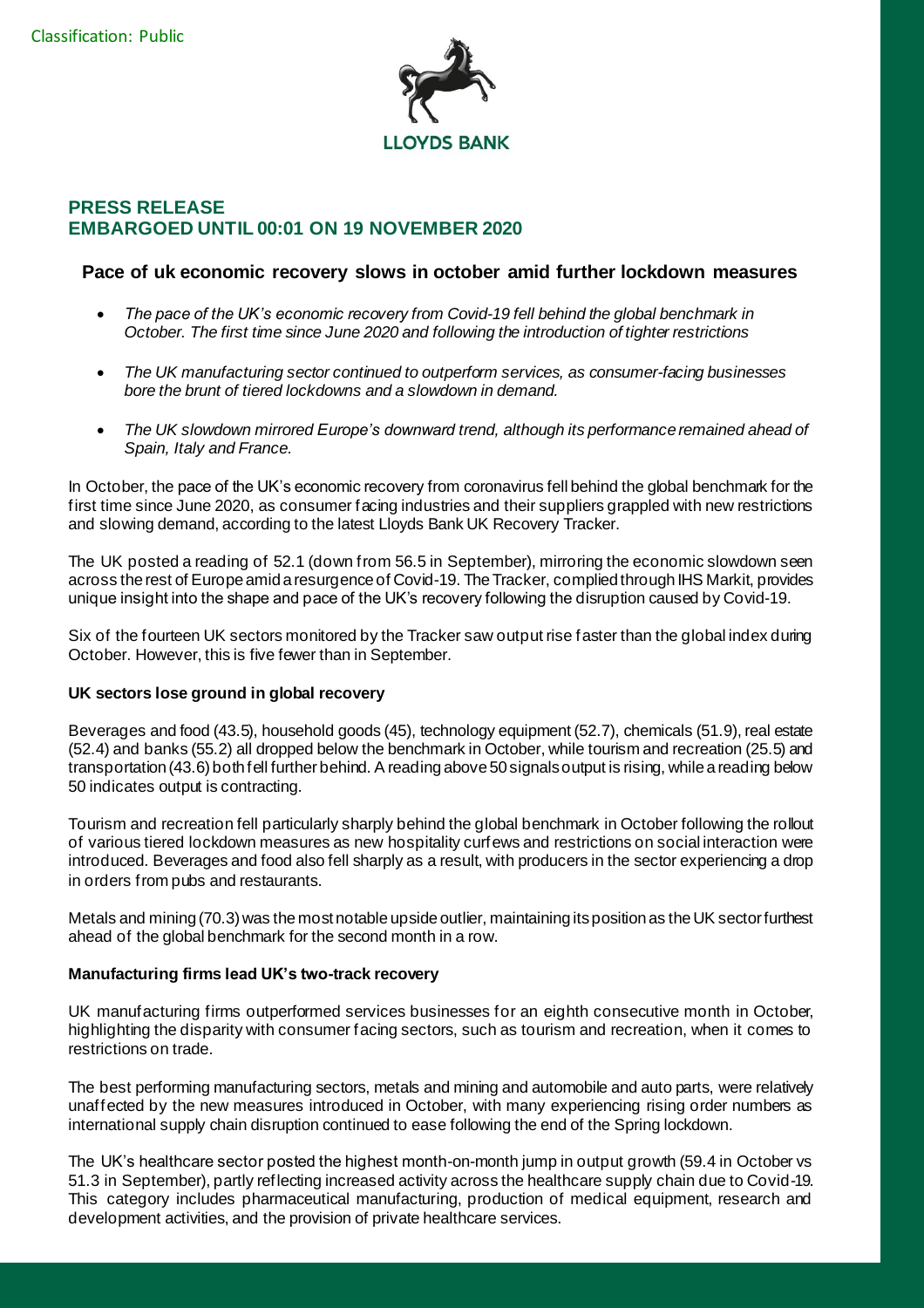

Meanwhile, the UK metals and mining industry benefitted from robust demand for raw materials from foreign manufacturers, posting the second-highest month-on-month jump in output growth (70.3 vs 67.3 in September).

Automobile and auto parts (64.6 vs 62.2) registered the third-fastest acceleration, as demand from Asian markets for European vehicles increased. In October, the China Association of Automobile Manufacturers reported a 12.5% increase in new vehicle sales year-on-year.

Looking ahead, the proportion of UK manufacturers and services businesses stating that Brexit uncertainty will have a negative impact on output rose since the third quarter.

In October, almost a quarter (23%) of UK private sector companies that predicted their output will fall linked this to Brexit-related uncertainty, often raising concerns about the prospect of a no-deal outcome with the EU, compared with 15% on average during the third quarter.

Among manufacturers predicting lower output in the next 12 months, around 40% cited Brexit concerns in October, up from 20% during the third quarter.

### **European recovery falls behind the rest of the world**

The Global PMI posted a reading of 53.3 in October, up from a revised 52.5 in September and above the UK's reading of 52.1. A robust recovery in business activity across the United States (56.3) was the main contributor to the rising global benchmark, alongside strong performances by China (55.7), India (58.0) and Brazil (55.9).

Despite a slowdown in growth, the UK's overall index was comparatively strong versus European nations that tightened Covid-19 restrictions earlier, with France (47.5), Spain (44.1) and Italy (49.2) all posting output contractions.

Germany was the only nation to buck the downwards European trend, with a steep rebound in manufacturing production underpinning the fastest expansion of private sector output since July (55.0).

**Jeavon Lolay, Head of Economics and Market Insight, Lloyds Bank Commercial Banking, said**: "The October data shows that the UK's recovery was slowing after a strong economic rebound in the third quarter. At the sector-level, eleven of the sectors monitored by the tracker reported a weaker performance in October than during September.

"The restrictions facing many businesses last month are now being compounded by various lockdown measures. However, while near term growth prospects will continue to be determined by the path of the virus and the extent of restrictions to control its spread, news of potentially viable vaccines is an encouraging development. If, as hoped, a vaccination programme is rolled out, the UK's recovery should be revived and become more sustainable next year."

**Ed Thurman, Managing Director, Global Transaction Banking, Lloyds Bank Commercial Banking, added:** "The recent performance of manufacturers is welcomed, but our latest data underlines the impact restrictions are having in sectors that rely on the social interaction and freedom of movement we used to take for granted.

"It is still an incredibly challenging time. Navigating the road ahead will require businesses to draw on the resilience and innovation they've shown since the pandemic first took hold. We'll continue to be by their side as they do so, providing the resources and guidance needed to help firms overcome challenges and capitalise on new opportunities as we work towards recovery."